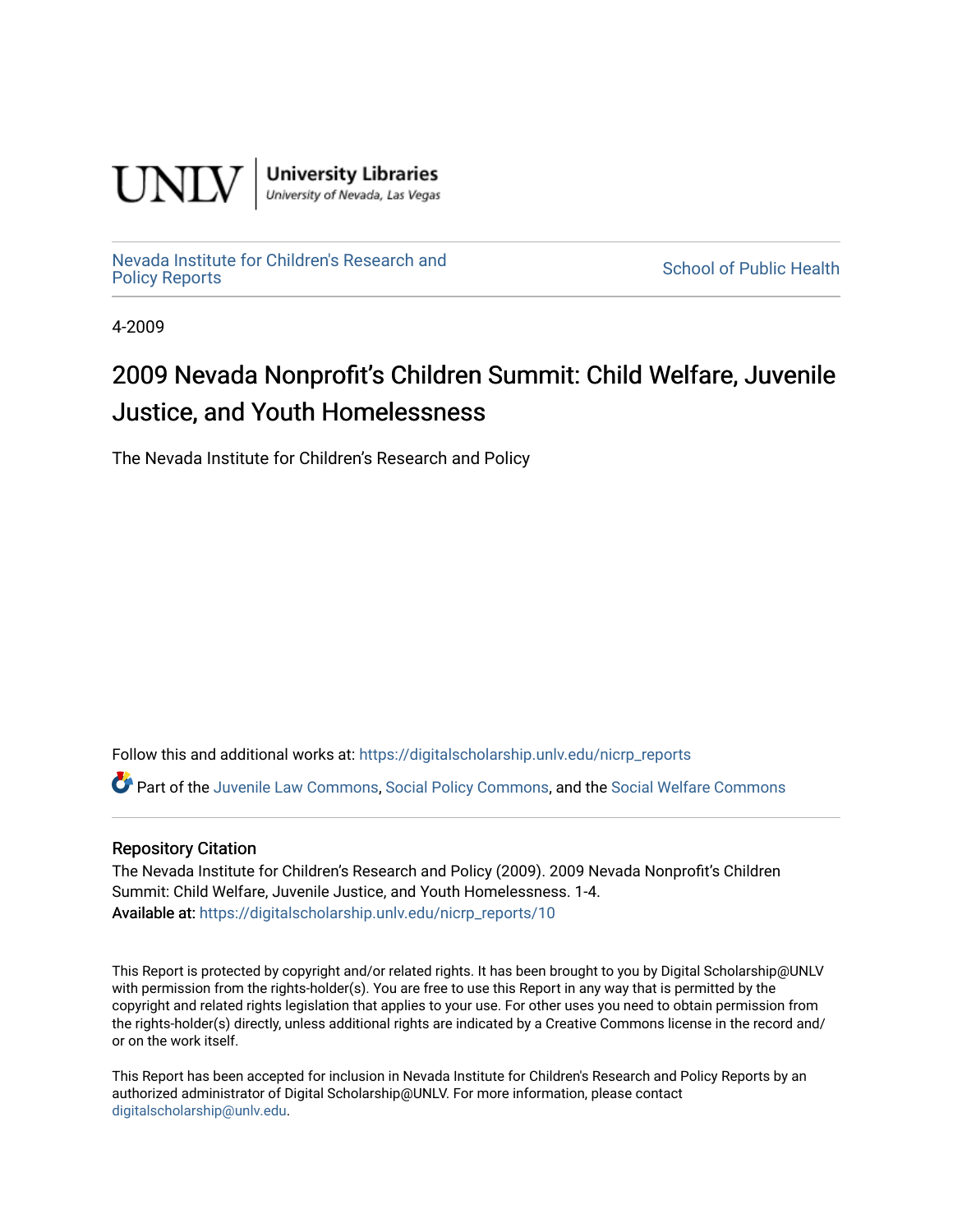# **2009 NEVADA NONPROFIT'S CHILDREN SUMMIT: CHILD WELFARE, JUVENILE JUSTICE, AND YOUTH HOMELESSNESS**

# **POLICY BRIEF**



On April 14, 2009, approximately 175 individuals from public and private nonprofit agencies across Nevada came together with representatives from national organizations and federal agencies to attend the Nevada Nonprofit's Children Summit hosted by Senator Harry Reid and co-sponsored by the Nevada Institute for Children's Research and Policy and the Children's Advocacy Alliance. Participants gained insight into federal initiatives and discussed practice and policy priorities in the areas of child welfare, juvenile justice and youth homelessness. This briefing presents the recommendations for federal policy proposed by the participants, both state and national, to improve programs and practices in Nevada around child welfare, juvenile justice and youth homelessness. Summit participants and interested parties were invited to submit written policy recommendations and participate in conference calls to discuss the top federal policy priorities which would have the most significant impact in Nevada. The recommendations were summarized into four broad categories, with an emphasis on improving cross-system, evidence-based, community prevention and intervention services.

# **Healthcare Access**

Nevada currently ranks 5<sup>th</sup> in the nation for the percentage of children who are uninsured (Families USA, 2008) and 51<sup>st</sup> for the percentage of eligible children enrolled in Medicaid (Nevada Academy of Health, 2009). Access to appropriate health care is vital to the overall well-being of children and youth. Barriers to accessing appropriate healthcare, particularly Medicaid, are evident for all children and families in Nevada, but are even more prevalent for unaccompanied homeless youth and youth in juvenile justice facilities. Cumbersome processes and restrictions on eligibility make it difficult to apply and often prevent these youth from having access to necessary care. For example, youth in juvenile justice facilities are disqualified from Medicaid eligibility, shifting the burden of healthcare onto the state's juvenile justice system, taking away much needed resources for prevention and rehabilitation. Additionally, unaccompanied homeless youth often lack the legal connection with an appropriate adult to be eligible for the program. Another factor which restricts appropriate access to healthcare for those who are enrolled in Medicaid is the lack of providers who are now willing to accept Medicaid due to low reimbursement rates which fail to cover the costs of services.

# **Enhance Medicaid policies to improve the availability and accessibility of needed services:**

- Eliminate the requirement to disqualify youth from Medicaid eligibility while in juvenile justice facilities. Alternatively, suspend rather than terminate Medicaid for this population while in custody to eliminate the need to reapply for eligibility upon their release.
- Establish policies which allow unaccompanied homeless youth to be eligible for Medicaid without an established guardianship.
- Establish policies to streamline the Medicaid application and renewal process, including electronic applications and shared databases to access documentation for eligibility.
- Increase federal reimbursement rates for Medicaid providers to cover the actual costs of service delivery.
- Mandate reimbursement for school-based health centers, consistent with Medicaid reimbursement for Federally Qualified Health Centers.

Many youth that are in the community, child welfare system, juvenile justice or who are homeless, have mental health issues which need to be addressed. Every year, children and youth are wait listed, refused service, or placed in juvenile justice facilities (even if no crime has been committed) awaiting a mental health placement due to limited mental health professionals or lack of insurance coverage. Federal funding for the mental health block grant has not increased in over two decades. Children who do not receive these services are more likely to enter or remain in the juvenile justice system or homeless.

# **Increase funding to improve the availability and accessibility of mental health services:**

- Increase funding of the Mental Health Services Block Grant by at least \$100 million to support the safety net and improve access to services.
- Increase funding for Medicaid and SCHIP reimbursement, without undue barriers to coverage.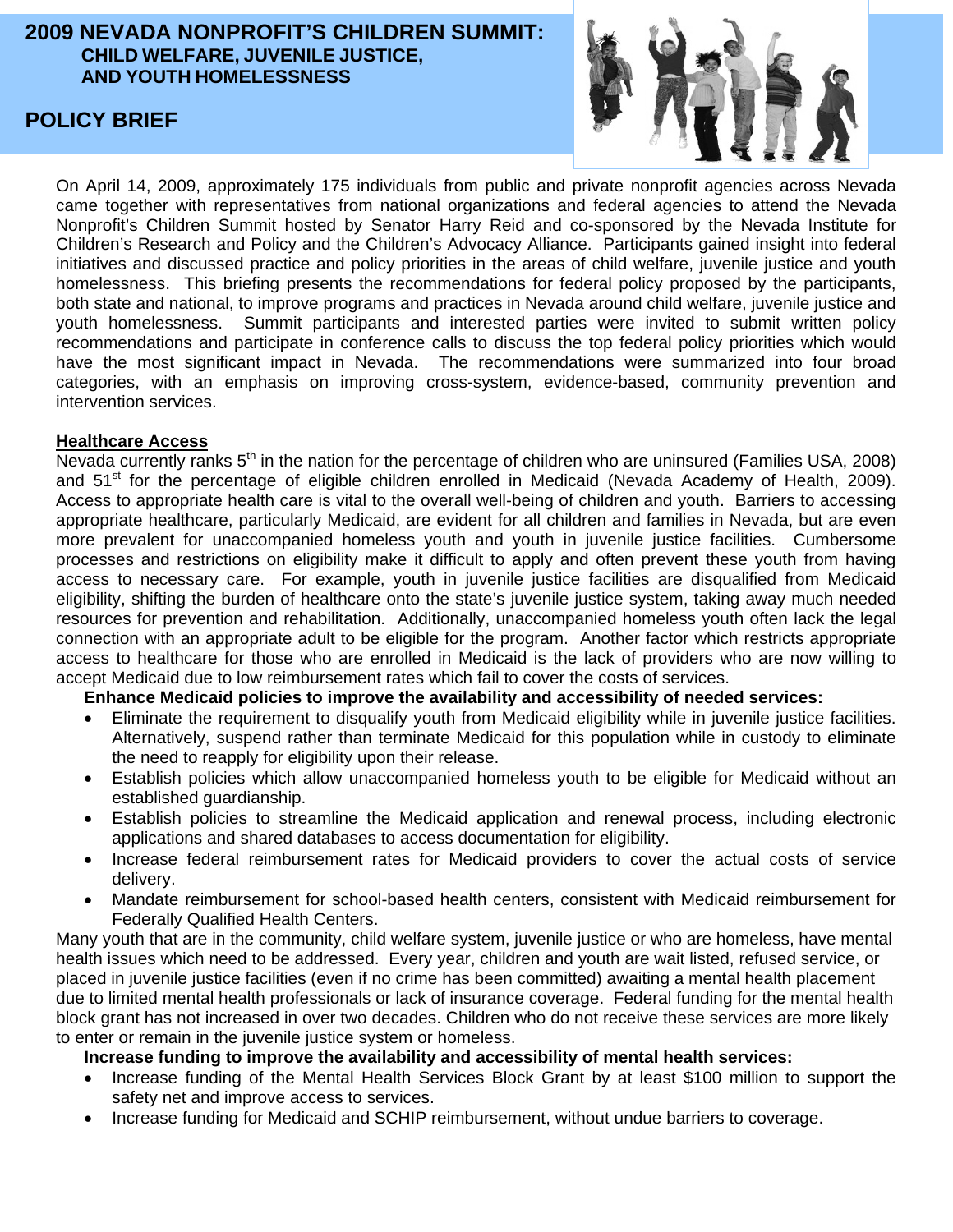- Develop additional funding sources to support community based mental health services for children and families, particularly evidence-based services and capacity building aimed at preventing entry into the system (child welfare, juvenile justice or other).
- Improve federal funding streams to provide access to community based mental health services for youth without insurance.
- Support the continuation of Statewide Family Networks which are peer education and support programs in each state funded by SAMHSA.

### **Evidence-Based Prevention and Rehabilitation**

Evidence-based prevention and rehabilitation services which are properly funded and staffed can prevent penetration into the child welfare and juvenile justice systems, as well as prevent subsequent involvement in these systems. Appropriate prevention services are also necessary to assist with family preservation and to eliminate the need for additional, more costly, intervention services across systems. Nevada is severely lacking in sufficient, evidence-based prevention and rehabilitation services for children, youth, and families. These "front-end" services are consistently cut to "balance budgets" despite the fact that these programs and services have significant cost benefits.

#### **Establish secure and stable funding sources for evidence-based, culturally appropriate prevention and rehabilitation services:**

- Develop strong investments in quality early childhood education programs, particularly for low-income and minority populations. Increase investment in Head Start, Early Head Start, and the Child Care and Development Block Grant Fund to provide funding for quality improvement and enhanced subsidies and access.
- Develop strong investments in evidence-based home visiting programs (such as the Nurse Family Partnership, and the recently introduced H.R. 2667 designed to support expansion of evidence-based home visiting services) which strengthen families during the first years of a child's life and are proven to reduce involvement with child welfare and juvenile justice, as well as other cost savings.
- Require flexibility of federal and matching state funds for child welfare and juvenile justice to be utilized for community based family preservation and prevention services.
- Pass the Youth PROMISE Act, which provides local communities with resources to prevent at-risk youth from involvement in the juvenile justice system and to intervene with youth already involved in the system.
- Support the 2010 Appropriations request of \$165 million to fund the Runaway and Homeless Youth Act (RHYA) Programs.
- Enhance Title IV-E funds to allow inclusion of juvenile justice and increase amount allowable for prevention.
- Increase support for homeless children and youth services by funding the Education for Homeless Children and Youth, administered by the Department of Education under the McKinney-Vento Homeless Assistance Act at \$140 million.
- Reauthorize the Juvenile Justice and Delinquency Prevention Act (JJDPA) by passing a reauthorization bill that strengthens and expands each of the JJDPA's core requirements, contains no punitive amendments, and supports the appointment of a qualified, rehabilitation-focused administrator who will 1) prevent youth from entering the system by promoting the use of evidence based, community based services and 2) works to ensure that youth already involved in the system are treated humanely and exit the system ready to become productive, law-abiding citizens who can contribute positively to their community upon their release.

# **Data, Research, Training, and Technical Assistance**

Nevada is currently unable to make accurate statements about service accessibility for youth who are involved in multiple systems (school, juvenile justice, child welfare) and how these services impact youth. It is imperative that agencies are able to track youth as they move through these systems to provide continuous care, and understand treatment effectiveness throughout the child's life (schools, family life, behavior in different systems). Currently, privacy laws are prohibiting agencies to share imperative information.

# **Enhance data collection and data sharing through improved technology and policies to allow for increased data sharing among agencies:**

• Develop policies which will allow targeted data sharing among agencies which serve children and youth populations such as education, child welfare, juvenile justice, mental health, homeless youth providers,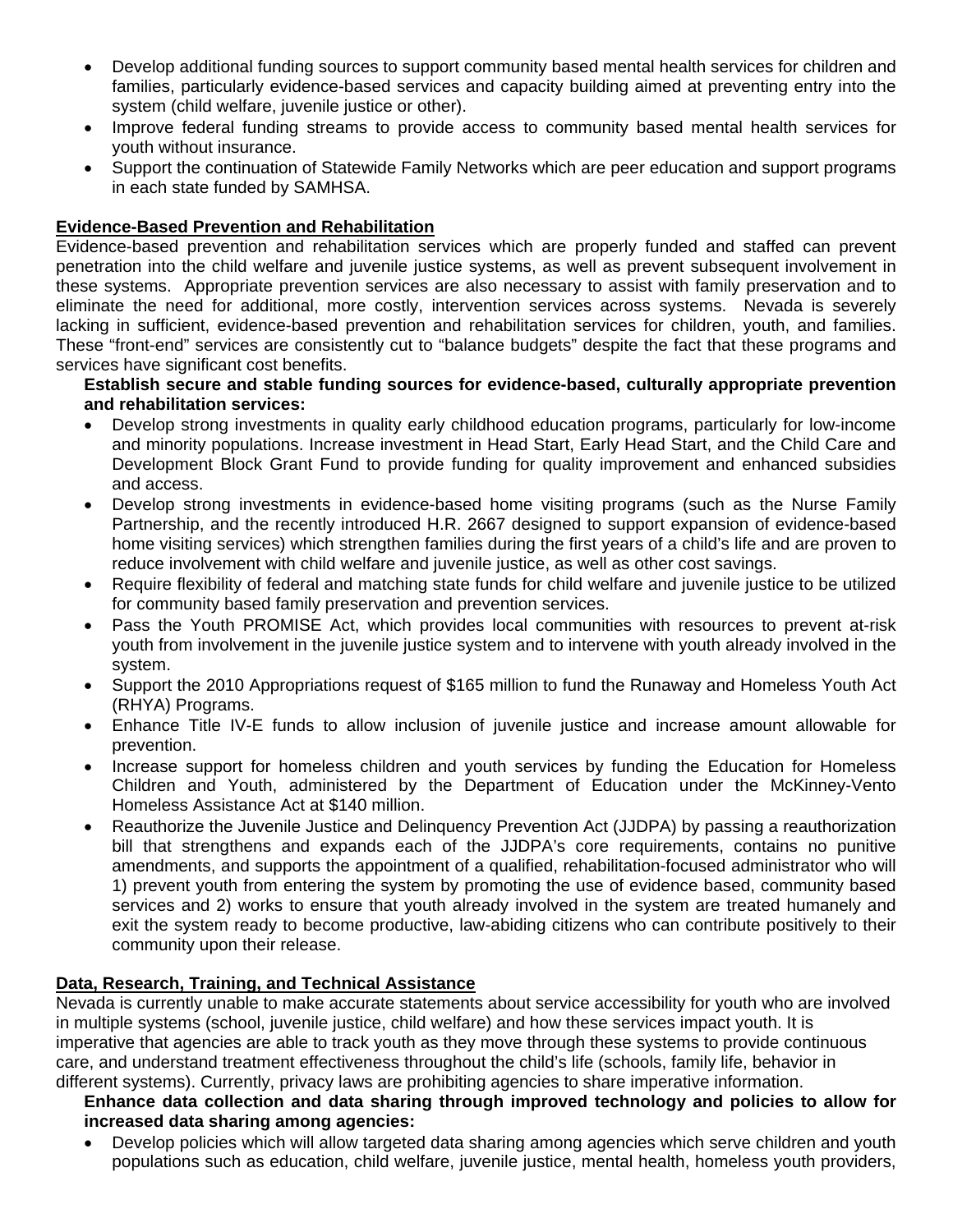and other related agencies while protecting the youth's confidentiality. Amend FERPA, HIPPA, and Medicaid policies to allow for limited access data sharing improving the provision of appropriate services.

- Establish stable and secure funding sources for information technology which allows data to be tracked, shared, and analyzed to support evidence-based program enhancements.
- Develop incentives for states/agencies to collaborate and share information aimed at creating crosssystem, evidence-based practices.

In order to provide accurate, effective, and appropriate services to family and youth, state workers and contracted agency workers need to have access to current trainings and technical assistance. Trainings that are provided should be evidenced based and efforts should be made to conduct local evaluation on trainings, programs, and services to ensure their effectiveness at the state and local levels. Lack of quality training and research ultimately results in more dollars being spent on ineffective and inappropriate services.

# **Assist Nevada by providing more research, training and technical assistance:**

- Establish stable funding mechanisms to support training and technical assistance for the judiciary, caseworkers (child welfare and juvenile justice), and foster parents. Focus on implementing evidencebased practice and cultural competency aimed at reducing disproportionality.
- Support and increase appropriations for P.L. 111-8 Commerce, Justice and Science Appropriations Act, 2009, Title II which would provide judicial training in areas such as juvenile justice, family law, child protection, and technical assistance, data archives, and statistics. These resources ensure that judges are equipped to make decisions which will ensure better outcomes for children and families in the court system.
- Improve funding for research and implementation of best practice and evidence-based models for prevention and service delivery, including public education and awareness (social marketing) for specific issues and populations.
- Provide resources for Nevada Agencies to Development Systems-Wide Strategies.
- Expand funding for the National Institute of Corrections to provide evidence-based training in Juvenile Detention Alternatives Initiatives at the State and local levels for juvenile justice.
- Strengthen the OJJDP office to provide enhanced technical assistance, research and training to state and local jurisdictions.

# **White House Office on Children, Youth, and Families**

Children need to be a priority not only in Washington, DC and Carson City, NV, but on every street and in every town. Creating an executive level office on children, youth, and families is necessary to prioritize the issues affecting these populations and to create collaborative, cross system initiatives aimed at strengthening families and improving the policies and practices of the agencies and organizations that serve them. State and local organizations in Nevada will benefit from this office through coordinated, streamlined policies and funding sources to address evidence-based practice, disproportionality throughout child and youth serving systems, and state and federal collaborations.

**Establish a White House Office on Children, Youth, and Families to focus on strengthening families to prevent system penetration and to develop cross-system collaboration.** 

- Develop collaborative systems of federal funding and practice models for child welfare, juvenile justice, and related services such as homelessness, domestic violence, substance abuse treatment and mental health. Work in collaboration with federal agencies that serve children, youth and families (ie: ACF, OJJDP, HUD, etc.) to establish priorities and policies.
- Commission a study of federal child welfare financing to address disparities, integration of funding across disciplines, and the cost/societal benefits of investments in prevention.
- Broaden HUD's definition of homelessness and more closely align it with the definition of homelessness used by the Department of Education, allowing for all homeless children, youth, and families to be served by HUD's homeless programs.